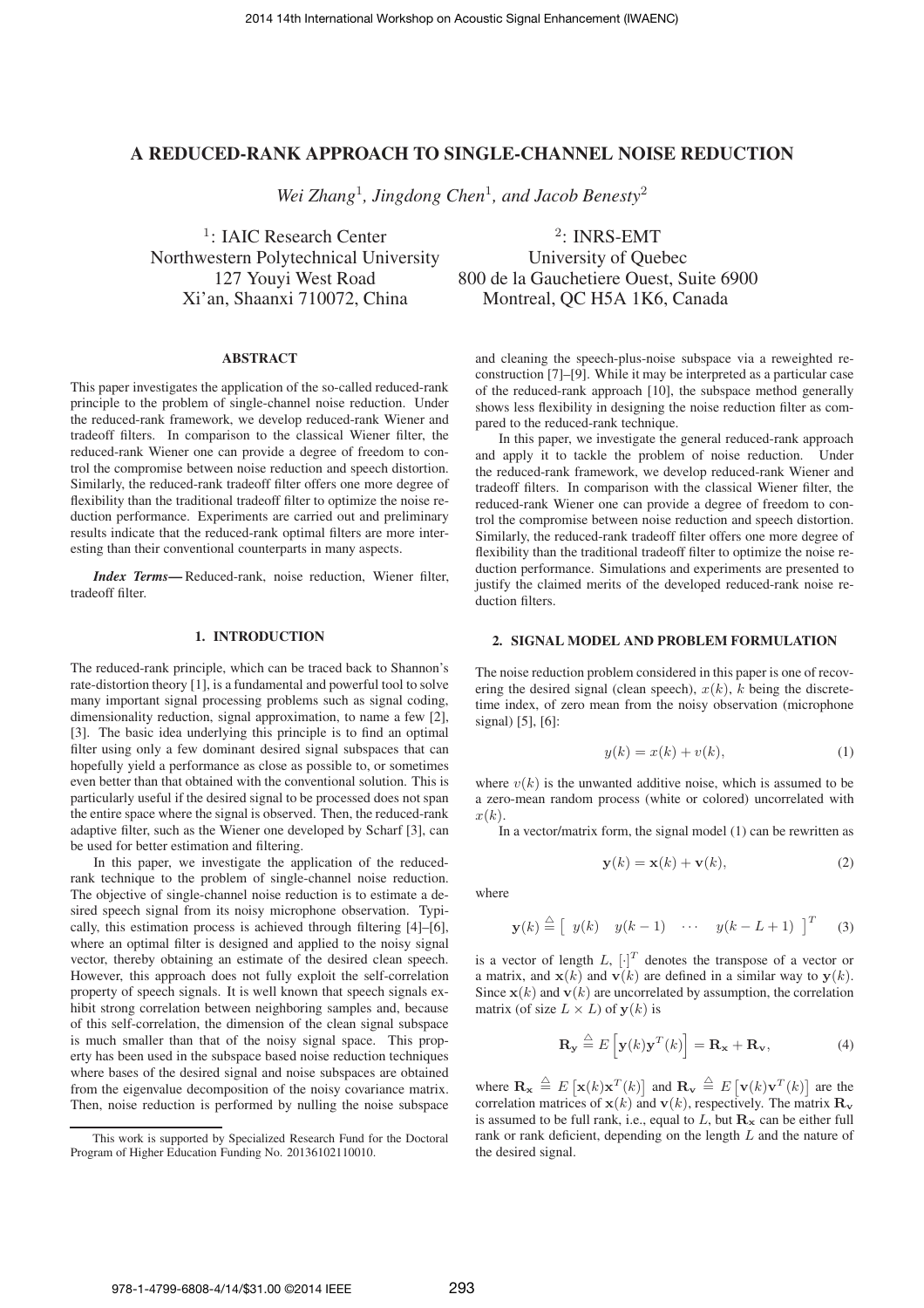Given the above signal model, the objective of noise reduction is to estimate the desired signal vector,  $\mathbf{x}(k)$ , from  $\mathbf{y}(k)$ . This can be achieved by applying a linear transformation to  $y(k)$ , i.e.,

$$
\mathbf{z}(k) = \mathbf{H}\mathbf{y}(k) = \mathbf{x}_{\text{fd}}(k) + \mathbf{v}_{\text{rn}}(k),
$$
 (5)

where the vector  $z(k)$  of length L is supposed to be the estimate of  $\mathbf{x}(k)$ , **H** is a square filtering matrix of size  $L \times L$ , and  $\mathbf{x}_{\text{fd}}(k) \triangleq$  $\mathbf{Hx}(k)$  and  $\mathbf{v}_{rn}(k) \triangleq \mathbf{Hv}(k)$  are the filtered desired speech and residual noise, respectively. Now, the problem of noise reduction becomes one of finding an optimal filtering matrix **H** to make the level of  $\mathbf{v}_{\text{rn}}(k)$  as small as possible so the processed signal is perceived less noisy and, meanwhile, keep  $\mathbf{x}_{\text{fd}}(k)$  close to  $\mathbf{x}(k)$  such that the listener does not perceive much distortion to the desired signal.

#### **3. OPTIMAL CLASSICAL AND REDUCED-RANK FILTERS**

We define the error signal between the estimated and desired signals at time  $k$  as

$$
\mathbf{e}(k) \stackrel{\triangle}{=} \mathbf{z}(k) - \mathbf{x}(k) = \mathbf{H}\mathbf{y}(k) - \mathbf{x}(k). \tag{6}
$$

Substituting (2) into (6), we can rewrite the error signal as

$$
\mathbf{e}(k) = \mathbf{e}_{\rm sd}(k) + \mathbf{e}_{\rm rn}(k),
$$

where

$$
\mathbf{e}_{sd}(k) \stackrel{\triangle}{=} \mathbf{x}_{fd}(k) - \mathbf{x}(k) = (\mathbf{H} - \mathbf{I}) \mathbf{x}(k)
$$
 (7)

is the signal distortion due to filtering, with **I** being the  $L \times L$  identity matrix, and

$$
\mathbf{e}_{\rm rn}(k) \stackrel{\triangle}{=} \mathbf{Hv}(k) \tag{8}
$$

represents the residual noise. Now, we can write the mean-squareerror (MSE) criterion:

$$
J(\mathbf{H}) \stackrel{\triangle}{=} \text{tr}\left\{ E\left[\mathbf{e}(k)\mathbf{e}^{T}(k)\right] \right\}
$$
\n
$$
= \text{tr}\left(\mathbf{H}\mathbf{R}_{\mathbf{y}}\mathbf{H}^{T}\right) + \text{tr}\left(\mathbf{R}_{\mathbf{x}}\right) - 2\text{tr}\left(\mathbf{H}\mathbf{R}_{\mathbf{x}}\right),
$$
\n(9)

where  $\text{tr}\{\cdot\}$  denotes the trace of a square matrix.

Since  $x(k)$  and  $v(k)$  are uncorrelated, it is easy to check that that  $E\left[\mathbf{e}_{sd}(k)\mathbf{e}_{rn}^T(k)\right] = \mathbf{0}$ . We can then express  $J(\mathbf{H})$  as the sum of two other MSEs, i.e.,

$$
J(\mathbf{H}) = J_{\rm sd}(\mathbf{H}) + J_{\rm rn}(\mathbf{H}), \qquad (10)
$$

where

$$
J_{\rm sd}(\mathbf{H}) \stackrel{\triangle}{=} \text{tr}\left\{ E\left[\mathbf{e}_{\rm sd}(k)\mathbf{e}_{\rm sd}^T(k)\right]\right\},\tag{11}
$$

$$
J_{\rm rn}\left(\mathbf{H}\right) \stackrel{\triangle}{=} \text{tr}\left\{E\left[\mathbf{e}_{\rm rn}(k)\mathbf{e}_{\rm rn}^T(k)\right]\right\}.
$$
 (12)

With these MSE criteria, we are now ready to derive different optimal filtering matrices.

#### **3.1. Classical Wiener Filter**

The classical Wiener filter is the filter that minimizes the MSE  $J(\mathbf{H})$ , i.e.,

$$
\mathbf{H}_{\rm W} = \arg\min_{\mathbf{H}} J(\mathbf{H}).\tag{13}
$$

Differentiating  $J(H)$  with respect to  $H$  and then equating the result to **0**, one can easily deduce that

$$
\mathbf{H}_{\mathrm{W}} = \mathbf{R}_{\mathbf{x}} \mathbf{R}_{\mathbf{y}}^{-1} = \mathbf{I} - \mathbf{R}_{\mathbf{v}} \mathbf{R}_{\mathbf{y}}^{-1}.
$$
 (14)

With this optimal filter, the estimate of  $\mathbf{x}(k)$  is

$$
\widehat{\mathbf{x}}_{\mathrm{W}}(k) = \mathbf{H}_{\mathrm{W}} \mathbf{y}(k). \tag{15}
$$

### **3.2. Reduced-Rank Wiener Filter**

The reduced-rank Wiener filter is found by minimizing  $J(H)$  subject to the constraint that the rank of the filtering matrix, **H**, is equal to a pre-specified value  $r$  [11]–[14]. Mathematically, this problem is expressed as

$$
\min_{\mathbf{H}} J(\mathbf{H}) \text{ subject to } \text{rank}(\mathbf{H}) = r. \tag{16}
$$

Let

$$
\mathbf{R} = \mathbf{R}_{\mathbf{x}} \mathbf{R}_{\mathbf{y}}^{-1} \mathbf{R}_{\mathbf{x}}.
$$
 (17)

It is easy to check that **R** is the correlation matrix of  $\hat{\mathbf{x}}_W(k)$ . With the use of the eigenvalue decomposition, **R** can be diagonalized as

$$
\mathbf{Q}^T \mathbf{R} \mathbf{Q} = \mathbf{\Lambda},\tag{18}
$$

where **Q** and **Λ** are orthogonal and diagonal matrices containing the eigenvectors and the eigenvalues of **R**, respectively. Let

$$
\mathbf{Q} = \left[ \begin{array}{cc} \mathbf{T}_r & \mathbf{\Xi} \end{array} \right],\tag{19}
$$

where  $\mathbf{T}_r$  is an  $L \times r$  matrix consisting of the eigenvectors corresponding to the r largest eigenvalues of **R**, and the  $L \times (L - r)$ matrix **Ξ** contains the eigenvectors corresponding to the rest of the eigenvalues of **R**. It can be verified that  $\mathbf{T}_r \mathbf{T}_r^T$  is an orthogonal projection matrix of rank  $r$ . With the above eigenvalue decomposition, we can deduce the solution to the optimization problem in (16) [3], [12]–[14]:

$$
\mathbf{H}_{\text{RRW}} = \mathbf{T}_r \mathbf{T}_r^T \mathbf{H}_{\text{W}}.
$$
 (20)

The corresponding estimate of  $x(k)$  is now

$$
\widehat{\mathbf{x}}_{\text{RRW}}(k) = \mathbf{H}_{\text{RRW}} \mathbf{y}(k). \tag{21}
$$

It is easy to check that the reduced-rank Wiener filter degenerates to the classical Wiener filter when  $r = L$ ; from this perspective, the latter can be viewed as a particular case of the former.

#### **3.3. Classical Tradeoff Filter**

The classical tradeoff filter is obtained by minimizing  $J_{sd}(\mathbf{H})$  with the constraint that the residual noise level is smaller than the original noise level. Mathematically, this is equivalent to

$$
\min_{\mathbf{H}} J_{\rm sd}(\mathbf{H}) \text{ subject to } J_{\rm rn}(\mathbf{H}) = \beta \text{tr}(\mathbf{R}_{\mathbf{v}}), \qquad (22)
$$

where  $\beta \in (0, 1)$  to ensure that filtering achieves some degree of noise reduction. Using a Lagrange multiplier,  $\mu > 0$ , to adjoin the constraint to the cost function and assuming that the matrix  $\mathbf{R}_{\mathbf{x}}$  +  $\mu$ **Rv** is invertible, we deduce that the solution to (22) is

$$
\mathbf{H}_{\mathrm{T},\mu} = \mathbf{R}_{\mathbf{x}} (\mathbf{R}_{\mathbf{x}} + \mu \mathbf{R}_{\mathbf{v}})^{-1}
$$

$$
= (\mathbf{R}_{\mathbf{y}} - \mathbf{R}_{\mathbf{v}}) [\mathbf{R}_{\mathbf{y}} + (\mu - 1)\mathbf{R}_{\mathbf{v}}]^{-1}.
$$
 (23)

By adjusting the value of  $\mu$  in the above filter, one can make a tradeoff between the amount of noise reduction and the degree of speech distortion. In practice it is difficult to determine the optimal value of  $\mu$ . So, this parameter is in general chosen in a heuristic way. We then have the following three interesting cases.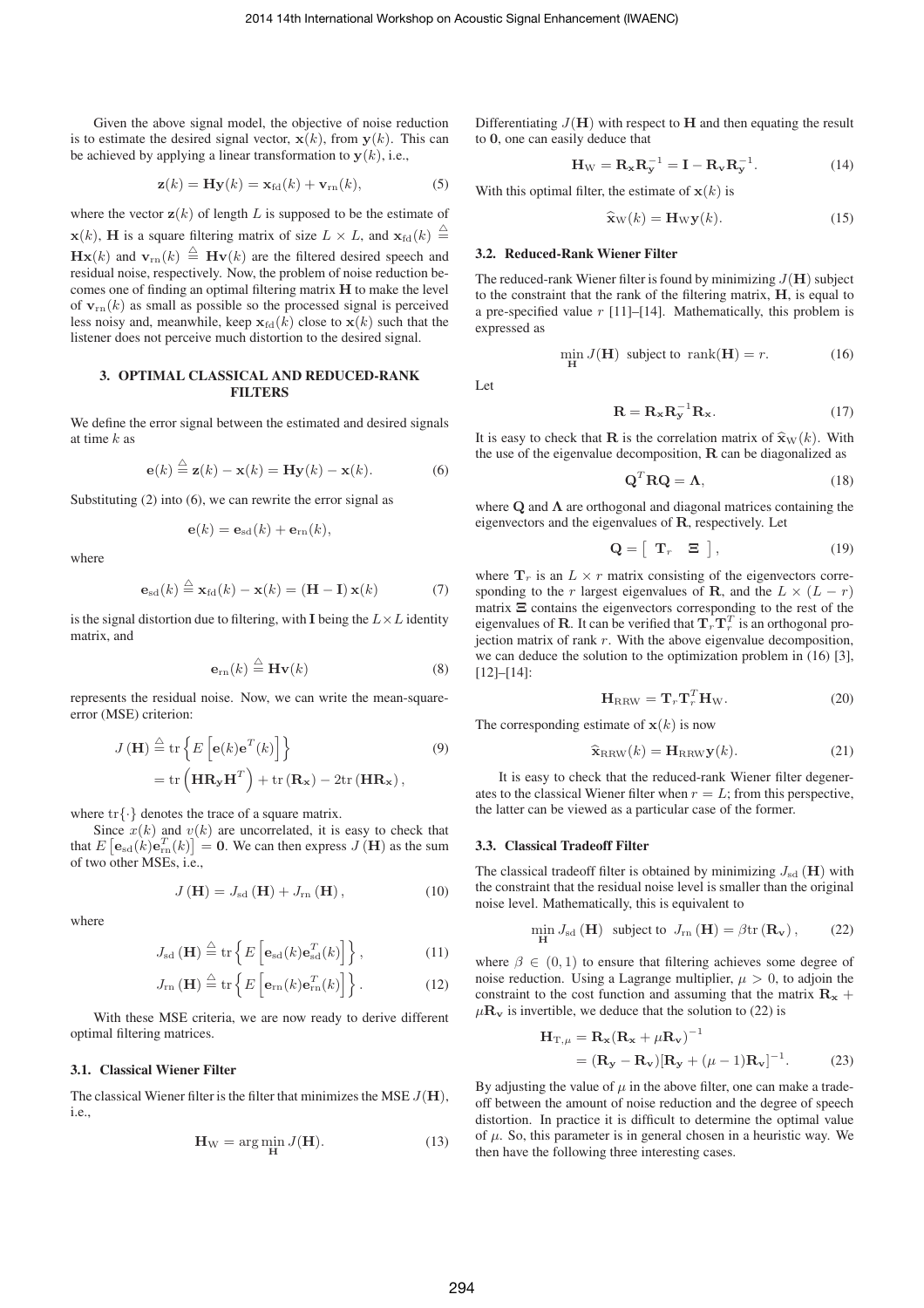- If  $\mu = 1$ , we have  $\mathbf{H}_{T,1} = \mathbf{H}_W$ , i.e., the tradeoff filter becomes the Wiener filter in this situation.
- If  $\mu > 1$ , we get a filtering matrix that can achieve more noise reduction than the Wiener one, but at the expense of more speech distortion.
- If  $\mu$  < 1, we get a filtering matrix that gives less noise reduction than the Wiener filter, but it also introduces less speech distortion.

The estimate of  $\mathbf{x}(k)$  with the classical tradeoff filter is

$$
\widehat{\mathbf{x}}_{\mathrm{T},\mu}(k) = \mathbf{H}_{\mathrm{T},\mu}\mathbf{y}(k). \tag{24}
$$

#### **3.4. Reduced-Rank Tradeoff Filter**

The reduced-rank tradeoff filter can be deduced by minimizing  $J_{sd}$  ( $\bf{H}$ ) with two constraints: 1) the residual noise level is smaller than the original noise level, and 2) the rank of the filtering matrix,  $H$ , is equal to a pre-specified value  $r$ . In a mathematical way, this problem can be expressed as

$$
\min_{\mathbf{H}} J_{\rm sd}(\mathbf{H}) \text{ subject to } \begin{cases} J_{\rm rn}(\mathbf{H}) = \beta \text{tr}(\mathbf{R}_{\mathbf{v}}) \\ \text{rank}(\mathbf{H}) = r \end{cases}, \qquad (25)
$$

where, again,  $\beta \in (0, 1)$  and  $1 \le r \le L$ . Following the same line of derivation of the reduced-rank Wiener filter, we obtain

$$
\mathbf{H}_{\text{RRT},\mu} = \mathbf{T}_r \mathbf{T}_r^T \mathbf{H}_{\text{T},\mu}.
$$
 (26)

In comparison with the classical tradeoff filter given in (23), this filter adds another degree of freedom, i.e., rank  $r$ , to control the compromise between noise reduction and speech distortion. The estimate of  $\mathbf{x}(k)$  is now

$$
\widehat{\mathbf{x}}_{\text{RRT},\mu}(k) = \mathbf{H}_{\text{RRT},\mu}\mathbf{y}(k). \tag{27}
$$

## **4. EXPERIMENTS**

In this section, we study the reduced-rank optimal filters through experiments and compare their performance to that of the classical optimal filters.

#### **4.1. Experimental Setup**

The clean speech used in experiments is recorded from a female speaker in a quiet office environment. It is sampled at 8 kHz and quantized with 16 bits. The overall length of the signal is 30 s. The noisy speech is obtained by adding white Gaussian noise to the clean speech where the noise signal is properly scaled to control the input SNR level.

The implementation of all the noise reduction filters derived in the previous section requires the estimation of the correlation matrices  $\mathbf{R}_\mathbf{y}, \mathbf{R}_\mathbf{x}$ , and  $\mathbf{R}_\mathbf{v}$ . Computation of  $\mathbf{R}_\mathbf{y}$  is relatively easy because the noisy signal vector,  $y(k)$ , is accessible, but we need a noise estimator to compute the other two matrices. While it is a very important issue, how to effectively estimate the noise or its statistics is beyond what can be covered in this paper. So we will set aside the noise estimation issue and directly compute all the correlation matrices from the corresponding signals. Specifically, at each time instant  $k$ , an estimate of the matrices  $\mathbf{R}_v$ ,  $\mathbf{R}_x$ , and  $\mathbf{R}_v$  are computed using the most recent 320 samples (40-ms long) of the noisy, clean, and noise signals, respectively, with a short-time average.



**Fig. 1**. Performance of the reduced-rank Wiener filter as a function of the rank,  $r$ , for three different lengths,  $L$ , in white Gaussian noise with 10 dB input SNR: (a) output SNR and (b) speech distortion index.

## **4.2. Performance Measures**

To evaluate the amount of noise reduction, the SNR is adopted as the performance measure. The input SNR, denoted as iSNR, is defined from the signal model given in (2):

$$
iSNR \stackrel{\triangle}{=} \frac{\text{tr}(\mathbf{R}_{\mathbf{x}})}{\text{tr}(\mathbf{R}_{\mathbf{v}})}.
$$
 (28)

The output SNR, obtained from the filter output as given in (5), is

$$
oSNR(\mathbf{H}) \stackrel{\triangle}{=} \frac{\text{tr}(\mathbf{H}\mathbf{R}_{\mathbf{x}}\mathbf{H}^T)}{\text{tr}(\mathbf{H}\mathbf{R}_{\mathbf{v}}\mathbf{H}^T)}.
$$
 (29)

To evaluate the amount of speech distortion introduced by the filtering process, we adopt the speech distortion index, which is defined as [6]

$$
v_{\rm sd} \left( \mathbf{H} \right) \stackrel{\triangle}{=} \frac{J_{\rm sd} \left( \mathbf{H} \right)}{\text{tr} \left( \mathbf{R}_{\mathbf{x}} \right)}.
$$
 (30)

Besides the SNR and the speech distortion index, we also compute the perceptual-evaluation-of-speech-quality (PESQ) score, which has been found to have higher correlations, than other widely known objective measures, with the subjective ratings of overall quality of enhanced speech signal [15].

### **4.3. Performance of the Reduced-Rank Wiener Filter**

The first experiment investigates the influence of the length, L, and the rank parameter,  $r$ , on the noise reduction performance. The input SNR is set to 10 dB. The results of this experiment are plotted in Fig. 1. It is seen that the output SNR increases with the filter length while the value of the speech distortion index decreases with L. But for  $L$  greater than 20, we find that the noise reduction performance does not change much. Note that a larger value of L corresponds to a higher complexity. We, therefore, prefer the filter length as small as possible for reasonably good performance. For a fixed value of L, one can see that both the output SNR and speech distortion index decrease with  $r$ . In comparison with the classical Wiener filter, one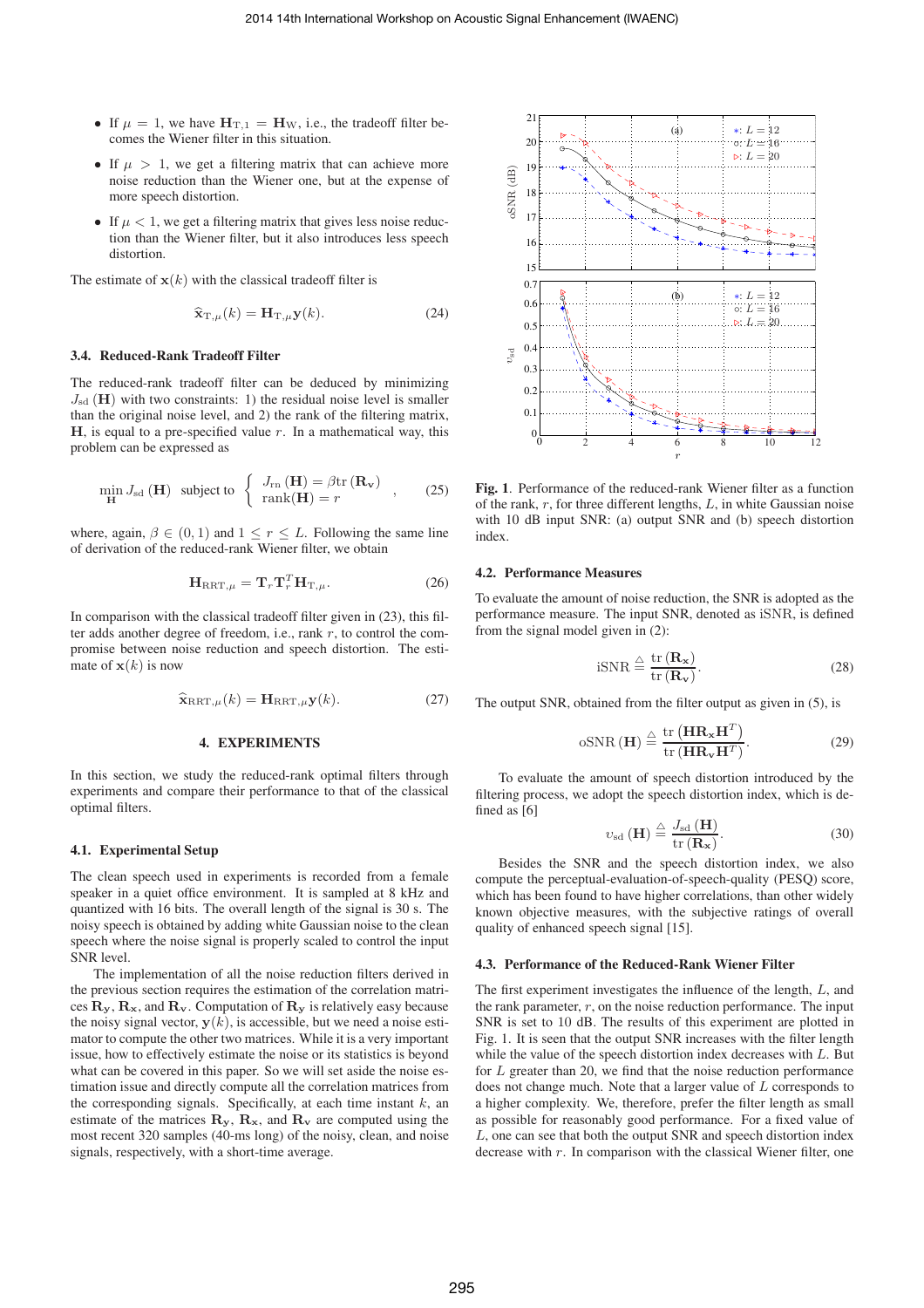

**Fig. 2**. Performance of the reduced-rank Wiener filter as a function of the rank,  $r$ , in white Gaussian noise with three different input SNR levels and  $L = 20$ : (a) output SNR and (b) speech distortion index.

can see that the reduced-rank Wiener filter provides a nice way to make a compromise between noise reduction and speech distortion, i.e., by choosing a smaller value of rank  $r$ , it is possible to achieve a higher output SNR by slightly increasing the speech distortion (if r is not too small) or vice versa.

The second experiment evaluates the performance of the reduced-rank Wiener filter in different SNR conditions. We take  $L = 20$ . The background noise is again white Gaussian. We test three different SNR conditions, i.e., 5 dB, 10 dB, and 15 dB. The results are plotted in Fig. 2. It is seen that the trend of the output SNR and speech distortion index as a function of the rank parameter  $r$  is similar in different SNR conditions, i.e., both decrease with r. But for the three studied cases, we see that the speech distortion index is similar for a given value of  $r$ ; while we get a higher output SNR if the input SNR is higher. But the SNR gain, which is equal to the output SNR minus the input SNR in decibel scale, is similar in different SNR cases.

#### **4.4. Performance of the Reduced-Rank Tradeoff Filter**

In the third experiment, we study the performance of the reducedrank tradeoff filter as a function of the parameters r and  $\mu$ . Similar to the previous experiments, white Gaussian noise is used, the input SNR is 10 dB, and  $L = 20$ . The results for the output SNR and speech distortion index are plotted in Fig. 3 and the PESQ scores are visualized in Fig. 4. It is clearly seen that the reduced-rank tradeoff filter is much more flexible in controlling the compromise between noise reduction and speech distortion than its classical counterpart.

#### **5. CONCLUSIONS AND FUTURE WORK**

This paper investigated the use of the so-called reduced-rank principle to tackle the problem of noise reduction. Under the reducedrank framework, we derived reduced-rank Wiener and tradeoff filters. These two filters are found more flexible in controlling the compromise between the amount of noise reduction and the degree of speech distortion than their classical counterparts. Experimental



**Fig. 3**. Performance of the reduced-rank tradeoff filter as a function of the rank parameter, r, and tradeoff parameter,  $\mu$ , in white Gaussian noise: (a) output SNR and (b) speech distortion index.  $iSNR = 10$  dB and  $L = 20$ .



**Fig. 4**. The PESQ score of the reduced-rank tradeoff filter as a function of the rank parameter,  $r$ , and tradeoff parameter,  $\mu$ , in white Gaussian noise where  $iSNR = 10$  dB and  $L = 20$ . The green flat surface is the PESQ score between the clean and noisy speech.

results revealed that the reduced-rank optimal filters has the potential, if the rank parameter is properly chosen, not only to further improve the output SNR but also get almost the same PESQ score of the enhanced speech as compared to their counterparts derived from the classical approach. It remains to be seen, of course, firstly, what other merits the reduced-rank filters can have besides the enhanced performance and tradeoff property and, secondly, how these filters differ from the traditional subspace techniques. Furthermore, it is also of interest to investigate computationally efficient ways to implement those rank-reduced filters.